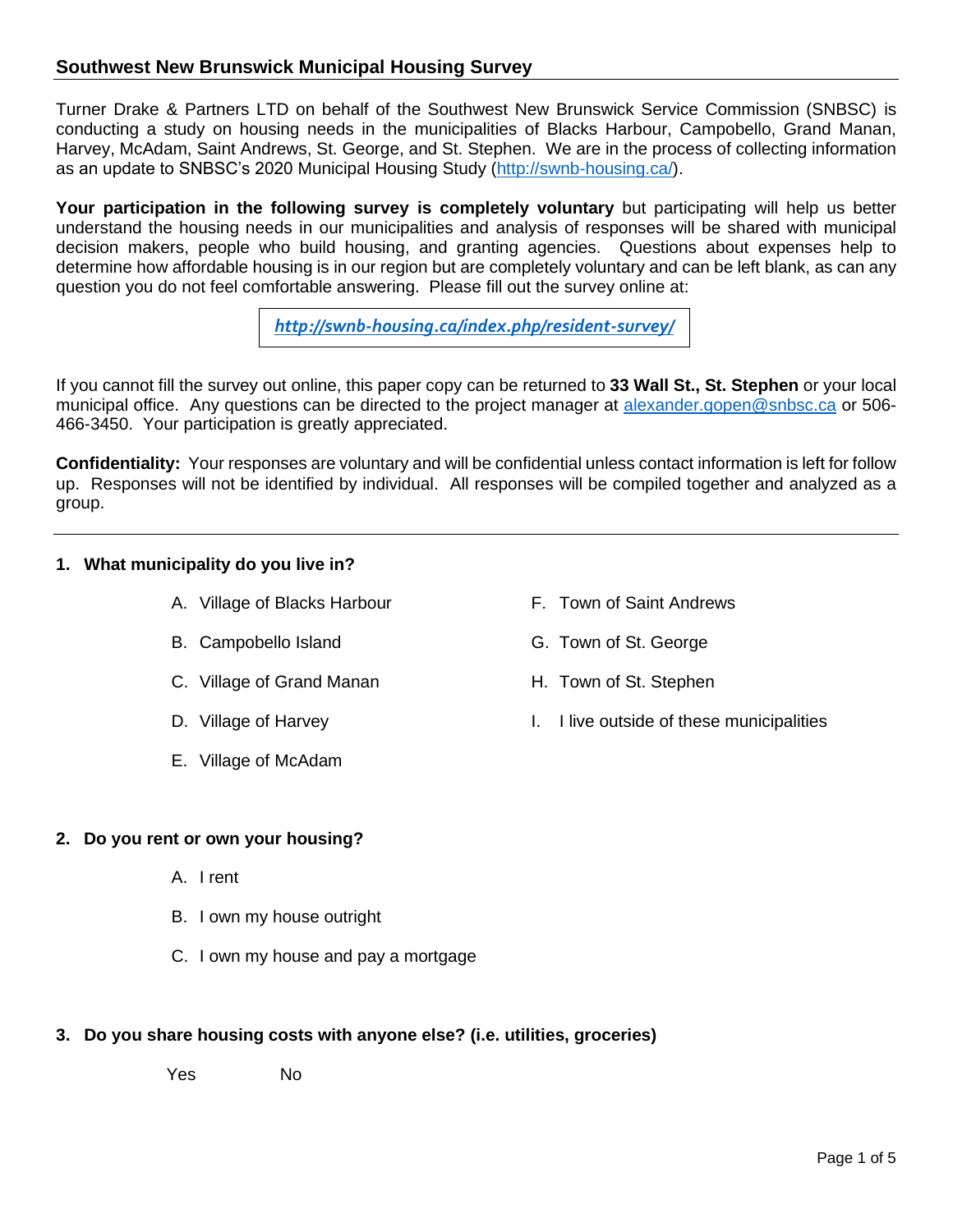# **4. What type of housing do you live in?**



# **5. How many people live with you in your unit?**

 $l$  live alone  $1$   $2$   $3$   $4+$ 

## **6. Is your housing matched to suit your space needs?**

- A. Right amount of space
- C. Need more space

### B. Need barrier free/accessible space

D. Too much living space

## **7. How would you describe your household?**

- A. Live alone
- B. Live with a roommate
- C. Couple without children
- D. Couple with children
- E. Single parent
- F. Multigenerational family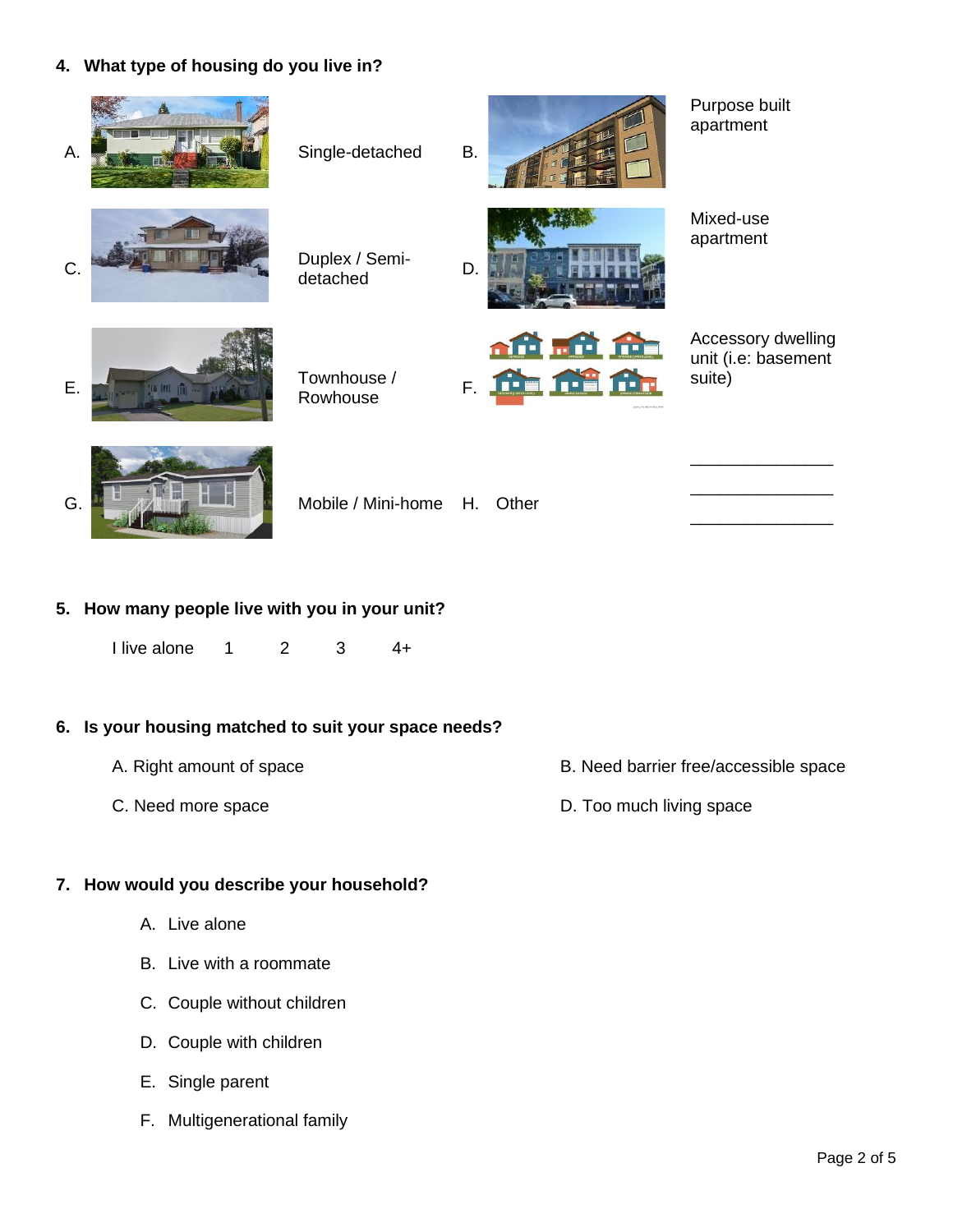**8. Does anyone in your household have any accessibility or mobility issues?**

Yes No

**9. Approximately how much do you spend each month on housing costs? Including rent, mortgage payments, condominium fees, and utilities (heat, water, electricity). You may round to the nearest \$50.** 

**\_\_\_\_\_\_\_\_\_\_\_**

**10. Does your rent include utilities?**

**\_\_\_\_\_\_\_\_\_\_\_**

**\_\_\_\_\_\_\_\_\_\_\_**

Yes No Some (e.g. just hot water) I don't rent

**11. How much does your household spend on utilities per month? (skip if you do not pay for utilities)**

**12. Approximately how much does your household spend on transportation each month? Includes gas, car maintenance, insurance, public transit, bicycle maintenance, etc.**

#### **13. Which of the following describes your total before-tax household income last year?**

- A. Less than \$19,999 F. \$100,000 to \$119,999
- B. \$20,000 to \$39,999 G. \$120,000 to \$139,999
- C. \$40,000 to \$59,999 H. \$140,000 to \$159,999
- D. \$60,000 to \$79,999 I. \$160,000 or more
- E. \$80,000 to \$99,999 J. Prefer not to say
- **14. Are you spending more than 30% of your before-tax income on shelter costs? (Shelter costs are your combined mortgage/rent, property taxes, and utility costs)**

Yes No Don't know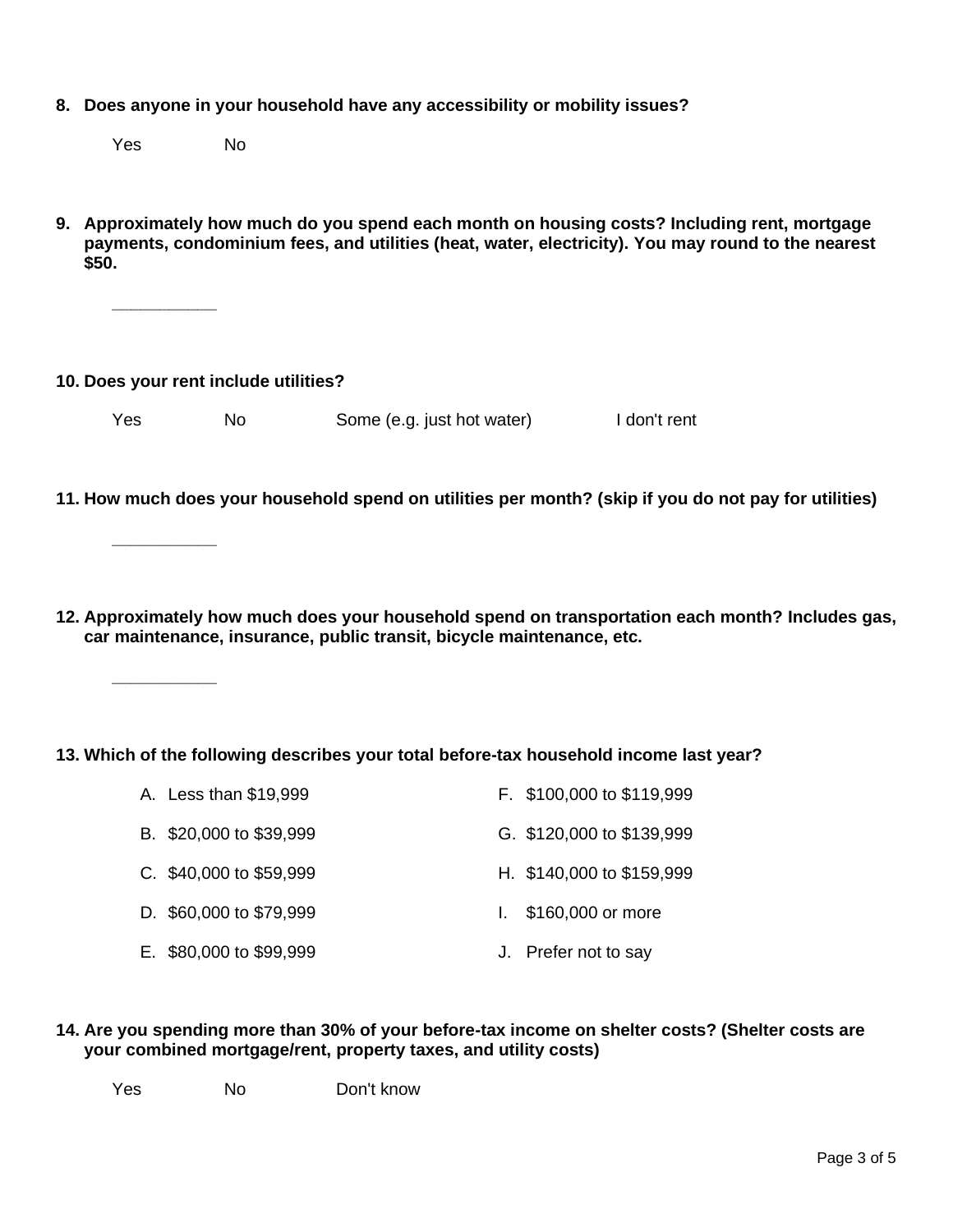|                                                                                                     | 15. Do you feel like your shelter costs are affordable? |                         |                |              |                 |                |                |                           |   |                                                                                                    |
|-----------------------------------------------------------------------------------------------------|---------------------------------------------------------|-------------------------|----------------|--------------|-----------------|----------------|----------------|---------------------------|---|----------------------------------------------------------------------------------------------------|
|                                                                                                     | Extremely unaffordable                                  |                         |                |              | $\mathbf{1}$    | $\overline{2}$ | 3 <sup>1</sup> | $4\overline{ }$           | 5 | Extremely affordable                                                                               |
|                                                                                                     | 16. How well is your housing maintained?                |                         |                |              |                 |                |                |                           |   |                                                                                                    |
|                                                                                                     | Poorly maintained                                       |                         |                |              | $\mathbf{1}$    | $\overline{2}$ | 3              | $\overline{4}$            | 5 | Well maintained                                                                                    |
| 17. Have you ever experienced discrimination in relation to housing?                                |                                                         |                         |                |              |                 |                |                |                           |   |                                                                                                    |
|                                                                                                     | Yes                                                     | No                      |                | Possibly     |                 |                |                |                           |   |                                                                                                    |
| 17. If comfortable, please describe the discrimination you have experienced in relation to housing? |                                                         |                         |                |              |                 |                |                |                           |   |                                                                                                    |
| 18. How would you rate the availability of rental housing in your community?                        |                                                         |                         |                |              |                 |                |                |                           |   |                                                                                                    |
|                                                                                                     | Poor                                                    | $\mathbf 1$             | $\overline{2}$ | $3^{\circ}$  | $\overline{4}$  | 5              |                | Good                      |   |                                                                                                    |
| 19. Does your current housing situation meet your needs? If not, why?                               |                                                         |                         |                |              |                 |                |                |                           |   |                                                                                                    |
|                                                                                                     | Yes                                                     | <b>No</b>               |                |              | Don't know      |                |                |                           |   |                                                                                                    |
| 20. Did your housing situation 2 years ago meet your needs? If not, why?                            |                                                         |                         |                |              |                 |                |                |                           |   |                                                                                                    |
|                                                                                                     | Yes                                                     | Don't know<br><b>No</b> |                |              |                 |                |                |                           |   |                                                                                                    |
|                                                                                                     | needs.                                                  |                         |                |              |                 |                |                |                           |   | 21. Rate the difficulty you have experienced or are experiencing finding housing that matched your |
|                                                                                                     | No difficulty 1                                         |                         | $2^{\circ}$    | $\mathbf{3}$ | $4\overline{ }$ | 5              |                | <b>Extreme difficulty</b> |   |                                                                                                    |